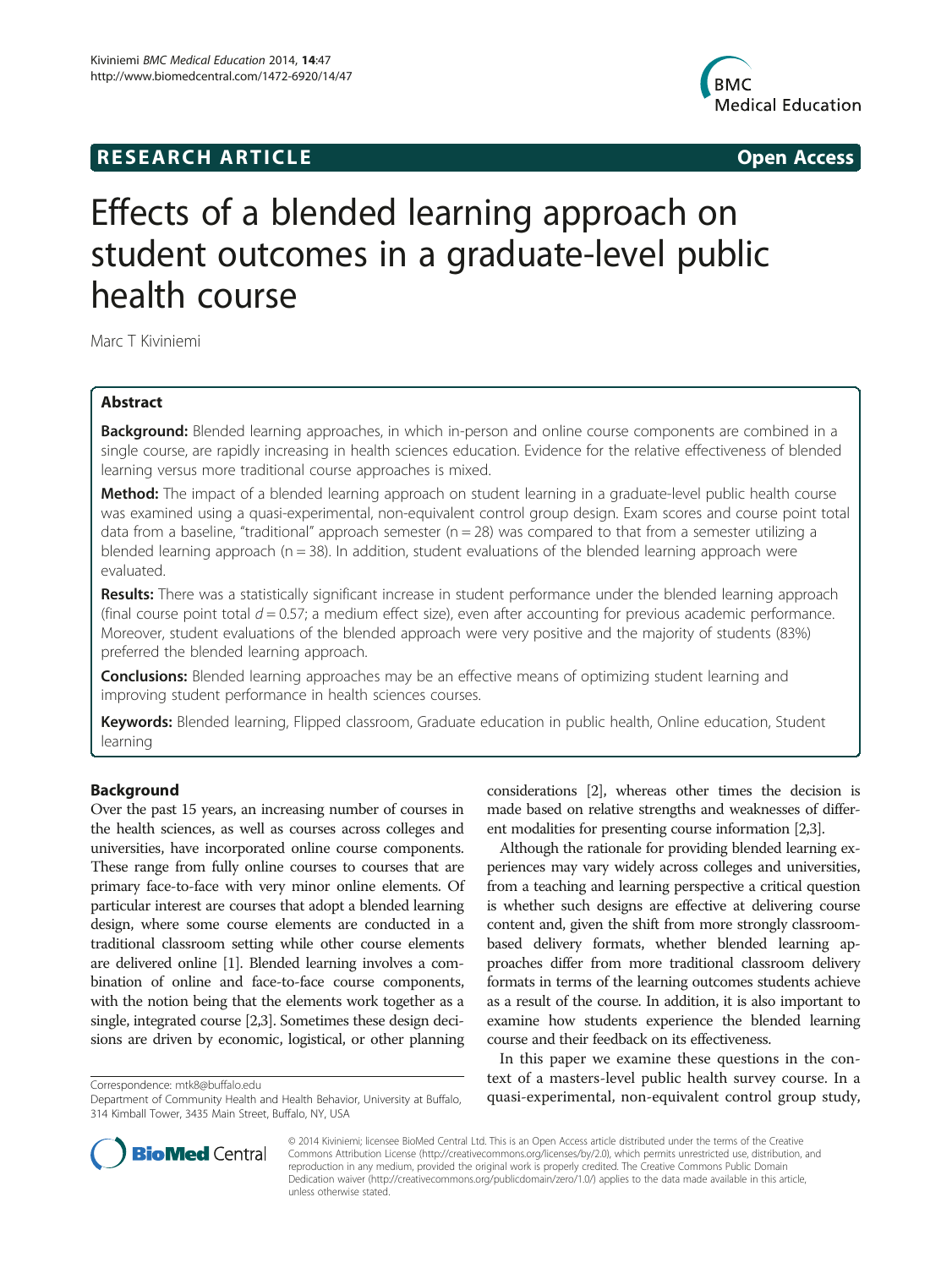<span id="page-1-0"></span>learning outcomes for a blended learning course delivery were compared to those for a more traditional, classroombased format.

While there is a relatively large literature on effectiveness of fully online course delivery, fewer studies have examined the blended learning approach. This is particularly true for graduate health sciences courses, as much of the literature has focused on undergraduate education. Rhetorical arguments for blended learning have focused on the fact that different learning tasks are naturally suited to particular delivery modalities, with a blending of modalities allowing for a "match" between learning task and delivery mode [[3](#page-5-0)]. Further, arguments have been made that "freeing up" in person class time by moving didactic, lecture presentation online allows for greater engagement in active learning [\[4\]](#page-5-0).

Whereas there are strong pedagogical arguments in favor of a blended learning approach, the empirical literature on relative effectiveness of blended versus traditional learning approaches is mixed. While some studies have concluded that a blended learning approach is more effective [[5](#page-5-0)], many others have found no differences in outcomes across the two modes of delivery [[6](#page-5-0)-[9\]](#page-5-0). Some work has suggested that the relative efficacy of different modalities may depend on the level of learning outcomes, with online and in person delivery methods being equivalent for lower level skills but in person preferable for higher level skills [\[10\]](#page-5-0).

Given the mixed findings on the relative merits of a blended learning versus a traditional format for student learning, this paper addresses the question of whether and how, holding course content and learning objectives constant, the shift to blended learning impacts student outcomes. On the one hand, the additional in-person, active learning time afforded by the freeing of class time due to online delivery of lecture components might argue for increased learning in the blended format. On the other hand, shifting lecture material from in person to online potentially downgrades active engagement in learning of those course components given the findings of [[10\]](#page-5-0), thus arguing for greater learning in the traditional course format.

This study utilizes a quasi-experimental, non-equivalent control group design to examine the effects of transitioning from a more "traditional" classroom model to a blended classroom model on student learning outcomes. The outcomes of this shift in course delivery were evaluated by three metrics: 1) exam performance; 2) overall course performance; and 3) student course evaluation ratings and open-ended comments.

#### Methods

The research reported here was reviewed by the University at Buffalo Social and Behavioral Sciences Institutional Review Board (protocol 426637–1).

#### Participants

Participants were 66 graduate students enrolled in either of two semesters of a masters-level course on the social and behavioral sciences in public health (38 students in the blended learning semester, 28 students in the "traditional" comparison semester). Of the 66, 54 were enrolled in the university's Masters of Public Health program (for which the course is a required part of the core curriculum), 5 were enrolled in a Preventive Medicine residency (for which the course is required), and 7 were enrolled in another university graduate program (for which the course is not required).

#### Course description

The course is a master's level survey course covering the role of the social and behavioral sciences in public health. The course is a required core course for all students enrolled in the university's Masters of Public Health program and for medical school graduates completing the university's residency program in preventive medicine. In addition, the course attracts a small number of PhD students from a range of disciplines including nursing, social work, communications, and psychology.

During the "baseline" semester (Fall 2011), the course was taught in a relatively traditional format. Students completed out of class reading assignments each week (typically 2–4 journal articles or book chapters), but all presentation of non-reading course content was done in class through instructor lecturing. Class time also included active learning activities, including small group work and class discussions. Approximately 60% of in class time was lecture-based, with the remaining 40% involving active learning.

During the "blended learning" semester (Fall 2012), all pre-planned didactic content presentation was prerecorded and posted online for student viewing prior to the week's in class sessions. Class time was then almost entirely (at least 80% of class time) devoted to active learning approaches. In class lecturing only took place when necessary to clarify points of student confusion or where integrating lecture presentation with an active learning activity was necessary for the activity's successful implementation.

Notably, the learning goals and the course content remained the same during the two semesters. Course readings were nearly identical; where readings changed from the baseline to the blended semester, it was in situations where information presented in a reading and information presented in the recorded lecture overlapped. The key changes from baseline to blended, then, were: a) presentation of didactic lecture components online rather than in class; and b) given the shift to online lecture presentation, freeing of in class time for more in depth, active learning engagement with the course concepts.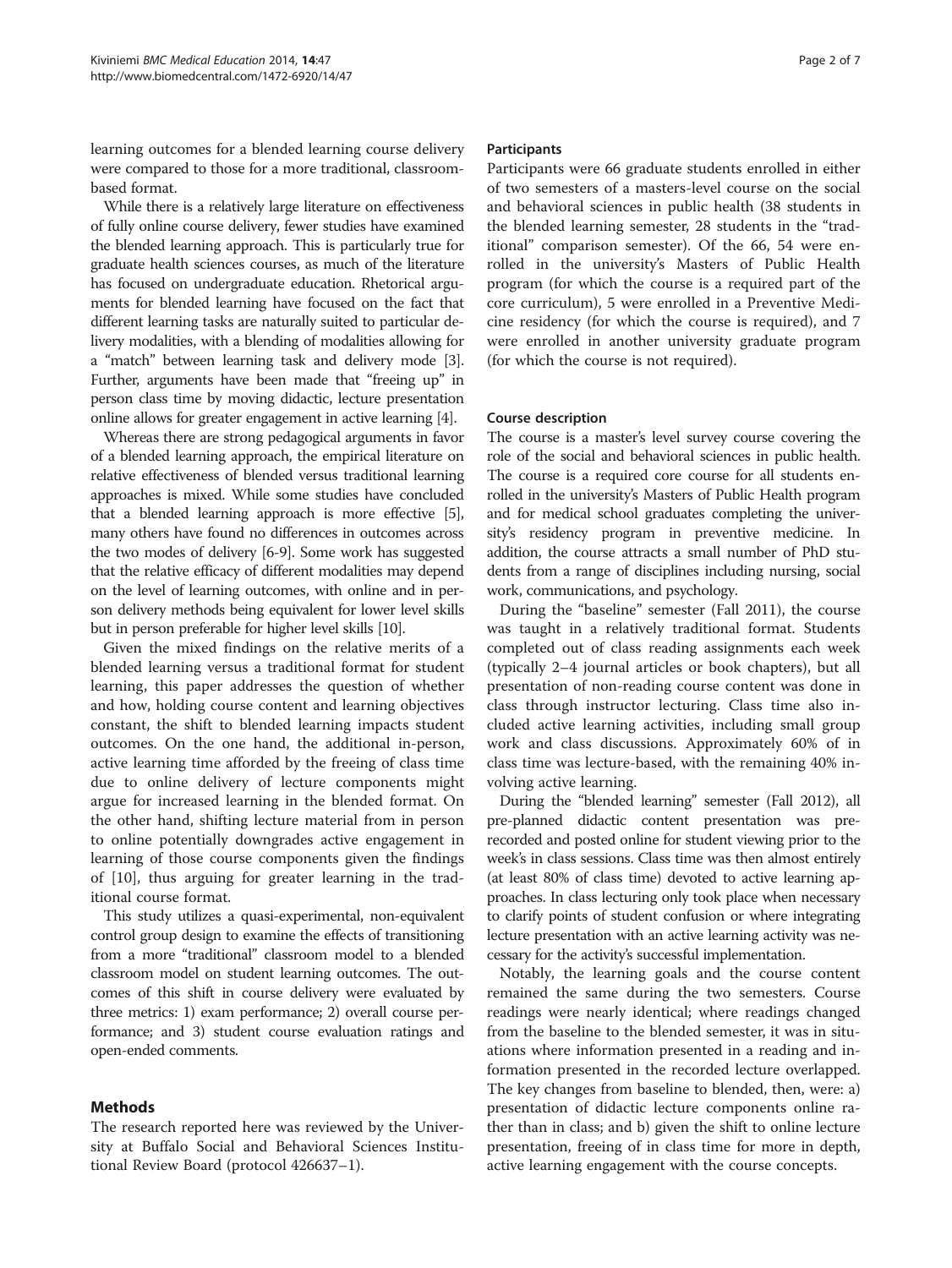## Evaluation components

## Exams

The course was broken up into three units, each approximately 3 1/2 weeks long. Following each unit, students completed a non-cumulative unit exam. Each unit exam consisted of 10 multiple choice and 4 short answer questions. Exams were purposefully held constant across the two semesters to allow for performance comparisons. The only differences were changes to 1–2 multiple choice questions on Exams 1 and 2 to correct problematic items.

#### Overall course point total

In addition to exams, the overall course point total was based on performance on writing assignments, a capstone end of semester project, and participation in inclass and out-of-class activities.

#### Student evaluation ratings and open-ended comments

At the end of the semester, student anonymously completed a standardized, school-wide course evaluation. The evaluation included closed-ended ratings of both the quality of the course and the quality of the instructor. For both of these ratings, students responded on a 5 points scale with endpoints of  $1 =$  unacceptable and 5 = one of the best. Students then responded to two open-ended questions: "Please comment on elements of the course you found particularly effective" and "Please comment on course improvements you would suggest." In addition, a supplemental evaluation question was added in which students were asked "Given the option, would you prefer to take the course in the blended format we used this semester or in a more "traditional" lecture in class format?"

## Analysis plan

Prior to analysis, four students were removed from the dataset. Two students (one from each semester) were removed because they dropped the class shortly after the first exam. In addition, two students took the course in the baseline semester and then re-took the course in the blended learning semester due to failure to receive a grade of B or higher in the course (required for graduate credit). These students were removed from the blended learning semester data as that was their second time taking the course. One of two students failed the baseline semester course due to academic dishonesty on a course project. For that student, exam scores were included in the dataset but the final course point total was not (given that the course total reflected the grading consequences of academic dishonesty rather than course performance).

Because undergraduate GPA was not available for all students, we tested whether students for whom GPA

data was available differed from those for whom it was not available. There were no differences in any course grading component based on availability of GPA. Moreover, there were no GPA availability x semester interactions on any outcome variable; all F-tests ns.

The key test for the relative efficacy of the blended learning approach is comparison of exam performance and course point totals across the two semesters. Given the non-equivalent control group design, a primary threat to validity of this test is differences in student characteristics across the two semesters. For that reason, prior to analyses we examined equivalence of the students on prior academic performance (indexed by undergraduate GPA), program of study, and gender. There were no differences across the two semesters (see [Participants](#page-1-0) above). Although this lack of differences strengthens confidence in the approach, to further address the possibility of lack of comparability we conducted all analyses controlling for undergraduate GPA. The exam analyses were conducted using repeated measures ANCOVA with the three exam scores as a repeated measures outcome variable, semester as a categorical predictor variable, and undergraduate GPA as a continuous covariate. Final course point total was similarly modeled using univariable ANCOVA with the final course point total as the continuous outcome variable and the above predictors and covariates modeled.

Importantly, all outcomes analyses were run three ways: 1) without controlling for undergraduate GPA, 2) controlling for undergraduate GPA and including in analysis only those students for whom GPA was available, and 3) using mean score substitution (by semester) to estimate GPA for those students for whom it was unavailable and then controlling for undergraduate GPA for all students. The pattern of mean differences (i.e., which semester had a higher or lower score) was the same across all three methods. Given this, in all data reported here, means and standard deviations are unadjusted for GPA (such that descriptive data is based on the full dataset); reported significance tests reflect differences controlling for GPA for students for whom a specific undergraduate GPA was available.

Finally, to examine student feedback on the blended learning approach, open-ended course evaluation feedback from the blended learning semester was content analyzed by the author. Responses were coded into a series of feedback categories (see Table [1](#page-3-0)) constructed after an initial read-through of the feedback and refined during the process of coding. Coding was non-exclusive (i.e., a particular student comment could be coded as belonging to more than one outcome category). In addition, scores on two closed-ended evaluation items were compared across semesters using linear regression with evaluation score as a continuous outcome measure and semester as a categorical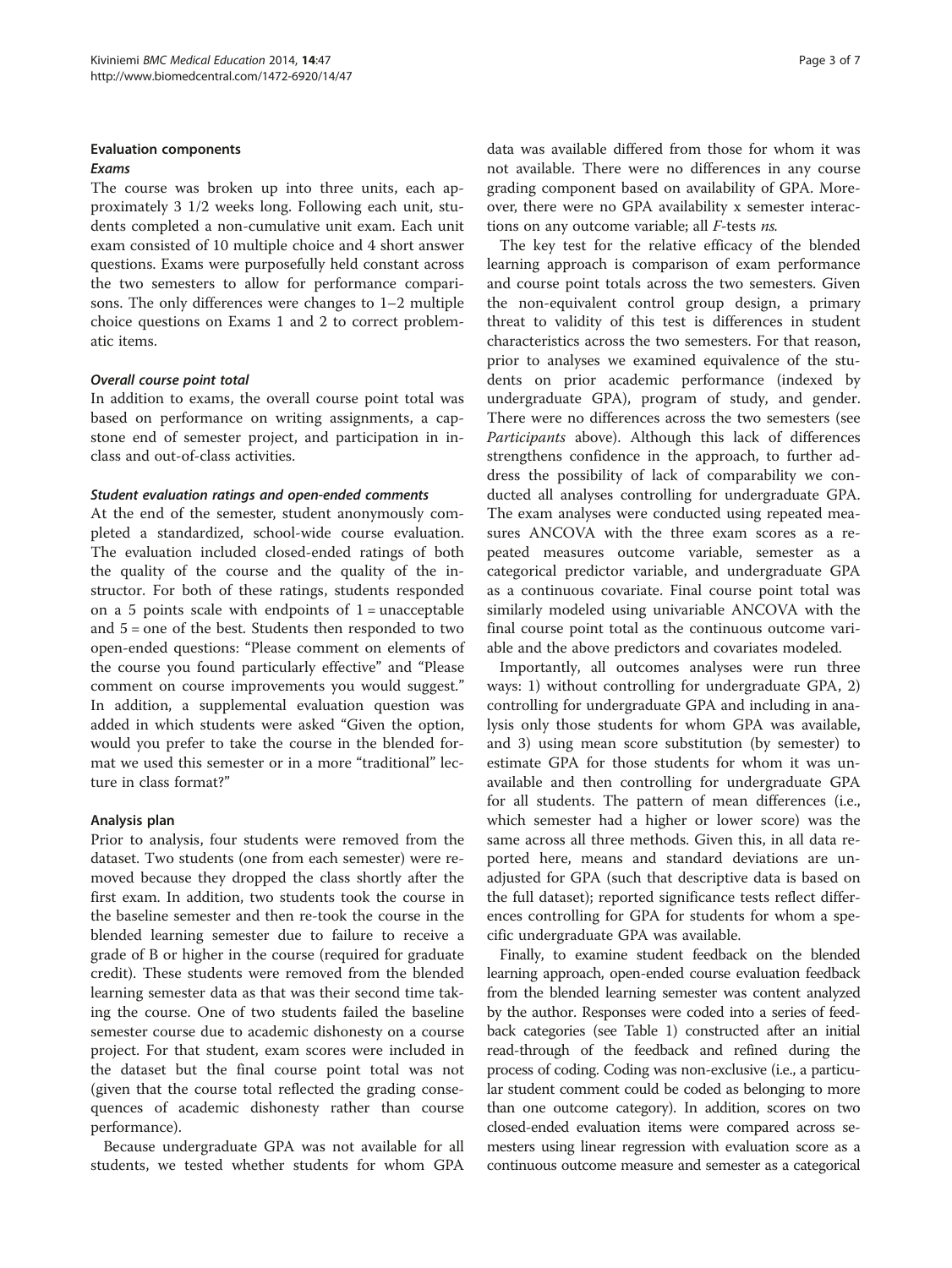<span id="page-3-0"></span>

| Table 1 Student evaluations, open-ended feedback for |  |
|------------------------------------------------------|--|
| blended learning semester                            |  |

| <b>Response category</b>                                                                                                                                                                                   | Percentage of<br>responses |  |
|------------------------------------------------------------------------------------------------------------------------------------------------------------------------------------------------------------|----------------------------|--|
| <b>Effective course components</b>                                                                                                                                                                         |                            |  |
| Online lecture-ette segments                                                                                                                                                                               | 54%                        |  |
| Example: "I found the video lecturettes to be<br>extremely effective."                                                                                                                                     |                            |  |
| In class activities/discussions                                                                                                                                                                            | 44%                        |  |
| Example: "Class discussions/activities to provide<br>real-world context of the theories/ideas"                                                                                                             |                            |  |
| Online learning support materials (reading questions,<br>road maps)                                                                                                                                        | 16%                        |  |
| Example: "I feel the weekly road maps and the<br>questions posed prior to the readings and lecture-<br>ettes were particularly helpful and served as a form<br>of study guide."                            |                            |  |
| Weekly online learning journals                                                                                                                                                                            | 10%                        |  |
| Example: "Weekly learning journals were a good way<br>to make us go over what we learned that week,<br>making it easier to remember."                                                                      |                            |  |
| Suggested course improvements                                                                                                                                                                              |                            |  |
| Learning journals                                                                                                                                                                                          | 18%                        |  |
| Example: "The learning journals got tedious as things<br>in the semester began to pick up."                                                                                                                |                            |  |
| Readings (most comments about length, amount,<br>"dryness", difficulty)                                                                                                                                    | 15%                        |  |
| Example: " Some of the readings required for class<br>were dry and hard to pull out the key concepts<br>without going over them in class."                                                                 |                            |  |
| Balance of in class activity to in class lecture time                                                                                                                                                      | 15%                        |  |
| Example: "Blended course structure that included<br>somewhat more brief in-class lecture would be<br>helpful, at least for my personal learning style."                                                    |                            |  |
| Group project (most comments about how to<br>structure/grade) Example: "I would suggest no group<br>project. Group projects are the worst and take way<br>more time to complete than individual projects." | 15%                        |  |

Note: content categories in table represent any categories included by more than 10% ( $n \geq 4$ ) of students.

predictor variable. Because student evaluations are anonymous and separate from other course components, it was not possible to include the covariates in this analysis.

## Results

Prior to examining effects of student outcomes, characteristics of the participants during the two semesters were compared. Undergraduate GPA data was available for 42 of the 66 students; GPA did not differ significantly by semester; baseline  $M = 3.56$  (SD = 0.51), blended  $M =$ 3.49 (SD = 0.24),  $F(1,40)$  < 1, *ns*. In addition to GPA, students in the two semesters did not differ in terms of gender composition  $(\chi^2(1) = 0.14, ns)$  or program of studies  $(\chi^2 (2) = 1.42, ns)$ .

#### Exam scores

Scores for the three unit exam by semester are reported in Table [2](#page-4-0). Overall, exam performance was higher in the blended learning semester relative to the baseline semester, repeated measures semester effect  $F(1,39) = 6.12$ ,  $p < .05$ , partial  $\eta^2 = 0.14$ . Followup testing for individual exams revealed that, as can be seen in the table, exam scores for the blended learning semester were statistically significantly higher than for the baseline semester for both Exams 1 and 2. For exam 3, there was not a significant difference across the two semesters. Effect sizes for the differences in performance across the exams are also reported in Table [2](#page-4-0).

#### Overall course score/point total

Table [2](#page-4-0) also presents overall course scores/point totals for the two semesters. The overall course total was significantly higher during the blended learning semester relative to during the baseline semester, Cohen's  $d = 0.57$ , a medium effect [\[11\]](#page-6-0).

#### Student evaluations – closed-ended ratings

Ratings from student evaluations of the course are presented in Table [3.](#page-4-0) As can be seen I in the table, there were no differences in numerical ratings of either the course or the instructor across the two semesters; for both questions,  $t(66) < 1$ , *ns.* 

#### Student evaluations – open-ended feedback

Student responses to the open-ended course evaluation questions are summarized in Table 1. The open-ended questions on "Please comment on elements of the course you found particularly effective" and "please comment on course improvements you would suggest" were content analyzed. Of particular note, 27 students (73%) mentioned an aspect of the blended learning experience (online lecture-ette segment and/or in-class activities) as an effective element of the course. By contrast, only 5 students (15%) commented about problems with the relative balance of online and in-class components.

## Student evaluations – preference for blended versus traditional format

In addition to the standard course evaluation questions, students were asked to indicate their preference for the blended learning approach relative to a more "traditional" course approach. Of the students in the course, the blended approach was preferred by 83%  $(n = 33)$ , whereas only 10%  $(n = 4)$  preferred the traditional approach. The remaining  $8\%$  (n = 3) wrote in a response indicating a preference for a "combination" of the two approaches.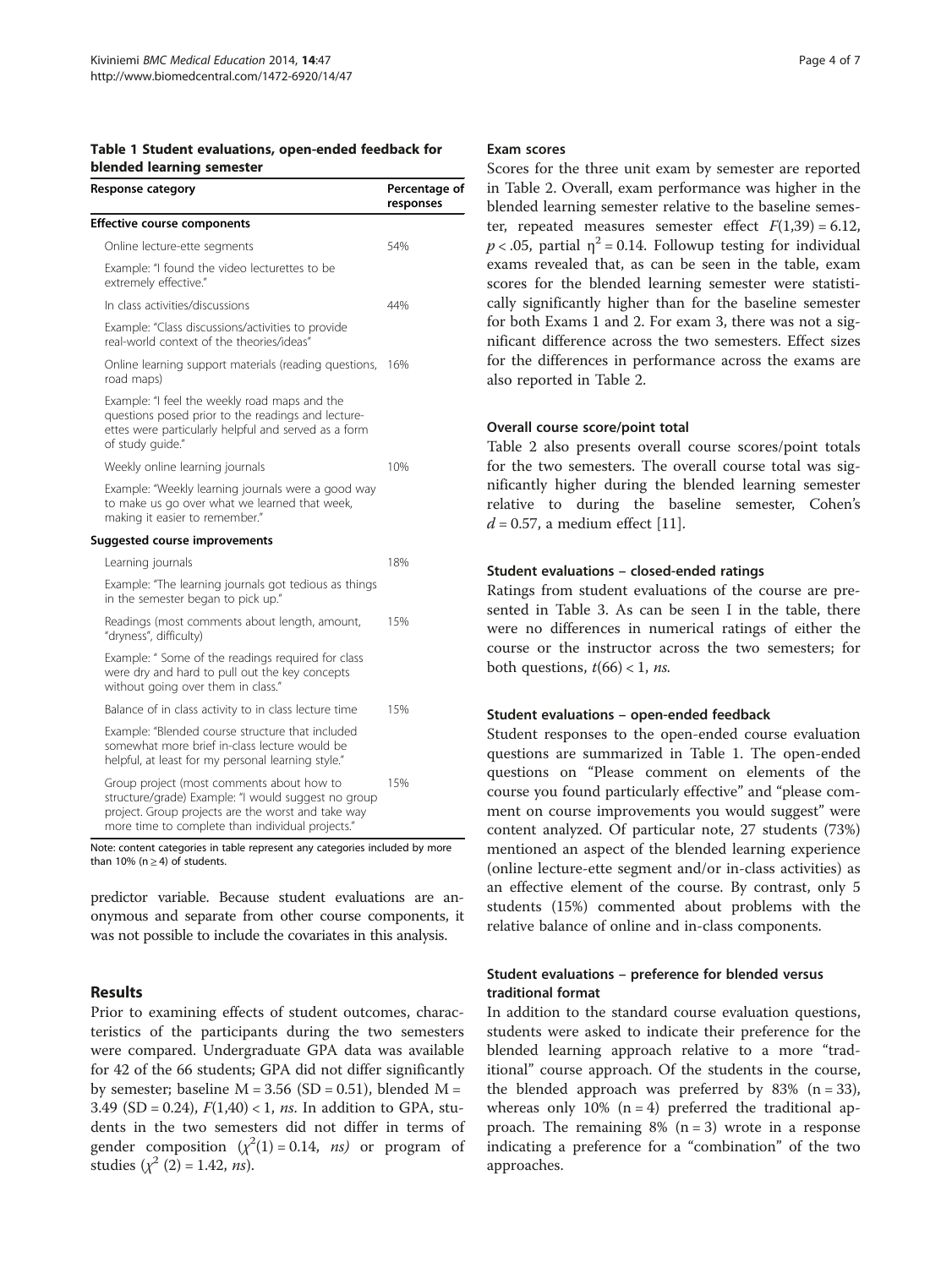| Course score component<br>(total possible points) | Baseline, traditional<br>delivery M (SD) | <b>Blended learning</b><br>semester M (SD) | <b>Effect size for</b><br>semester differenced | ANCOVA semester effect, controlling for<br>undergraduate GPA F (39 df), partial $n^2$ |
|---------------------------------------------------|------------------------------------------|--------------------------------------------|------------------------------------------------|---------------------------------------------------------------------------------------|
| Exam 1 (15 points)                                | 13.25 (1.35)                             | 13.61 (0.69)                               | 0.35                                           | 5.97, $p < .05$ , partial $n^2 = 0.13$                                                |
| Exam 2 (15 points)                                | 13.61 (0.99)                             | 14.10 (0.89)                               | 0.51                                           | 14.24, $p < .001$ partial $n^2 = -0.27$                                               |
| Exam 3 (15 points)                                | 13.76 (0.96)                             | 13.54 (0.53)                               | $-0.29$                                        | 0.90, $p = 0.35$ partial $n^2 = 0.023$                                                |
| Total course point<br>Total (100 points)          | 91.76 (4.95)                             | 93.92 (2.45)                               | 0.57                                           | 12.12, $p < .001$ , partial $n^2 = 0.24$                                              |

<span id="page-4-0"></span>Table 2 Exam scores and final course scores by semester

In the data table, means and standard deviations are unadjusted for GPA; significance tests reflect differences controlling for GPA for students for whom a specific undergraduate GPA was available.

## **Discussion**

This examination of the relative effectiveness of using a blended versus a "traditional" approach to delivering course content in a masters-level public health course revealed several interesting aspects of effectiveness. First, student outcomes during the blended learning semester were by and large higher than during the traditional learning semester – both exam performance and overall course performance was higher under the blended learning approach relative to the traditional classroom delivery approach. Using Cohen's [\[12\]](#page-6-0) guidelines for describing effect sizes, the final course performance difference was a medium effect. This was true even after accounting for pre-existing student differences in academic achievement.

Second, student feedback concerning the blended learning approach was predominantly positive. There were substantially more positive feedback comments concerning the blended learning approach than there were negative comments about the blended learning techniques, and the negative feedback that was received predominantly concerned details of how the blended learning components were implemented rather than negativity about the approach per se. Finally, the students reported an overwhelming preference for the blended learning approach as opposed to a more traditional delivery method.

#### Implications and future directions

What might account for the effects of the blended learning approach on student learning? Arguably, one reason for these effects might be that, given the shift to blended learning, there was additional "time on task" – students spent more time grappling with each course concept than before, and the integration of active learning

Table 3 Student evaluations, comparison by semester

|                                                                               | <b>Fall 2011</b><br>$(N = 28)$ | <b>Fall 2012</b><br>$(N = 38)$ |
|-------------------------------------------------------------------------------|--------------------------------|--------------------------------|
| 1) What is your overall rating of this<br>course?                             | 3.8                            | 39                             |
| 2) What is your overall rating of the<br>instructor's teaching effectiveness? | 41                             | 41                             |

activities for in-class time allowed for structuring "higher order" engagement with the concepts (analyzing them, applying them to address novel situations, etc.). Time on task is one of the best practices for university education [[13\]](#page-6-0). Appropriate use of technology can increase time on task and thus improve learning [\[14](#page-6-0)].

A second possibility is raised from informal comments from students. Several students commented that they liked the online presentation of lecture material because it allowed them to pause when they noticed their attention flagging, rewind when there was a point they wanted to hear again, and revisit after a class session if they wanted to clarify a muddy point. Thus, the blended learning approach might also alter how students engage with lecture material in ways that further optimize learning.

There are a number of fruitful directions for additional scholarship on this topic. First, given that blended learning is defined as any mixing of in person and online course components, it seems reasonable to ask what the optimal degree of blending would be for a particular type of course, type of student, or type of program. What is the optimal mix of in person versus online components? Within that, what is the optimal mix of didactic presentation versus active engagement activities? Better specifying how different "blends" of course components influence learning would allow more effective implementations of blended learning approaches. It might also have the effect of explaining the mixed findings for the relative effectiveness of blended learning approaches (discussed in the Introduction). Perhaps the relative effectiveness of blended versus more traditional course approaches is dependent on how blended the course is and the nature of the blended materials.

Second, given that blended learning offers a mixture of pedagogical techniques, delivery mechanisms, and student engagement strategies, it would be valuable to examine which specific components of a blended learning approach contribute the most to student success. To date most examinations of the effectiveness of blended learning have examined the course as a whole. A more fine grained examination of which course components contribute the most to the effectiveness (or lack thereof)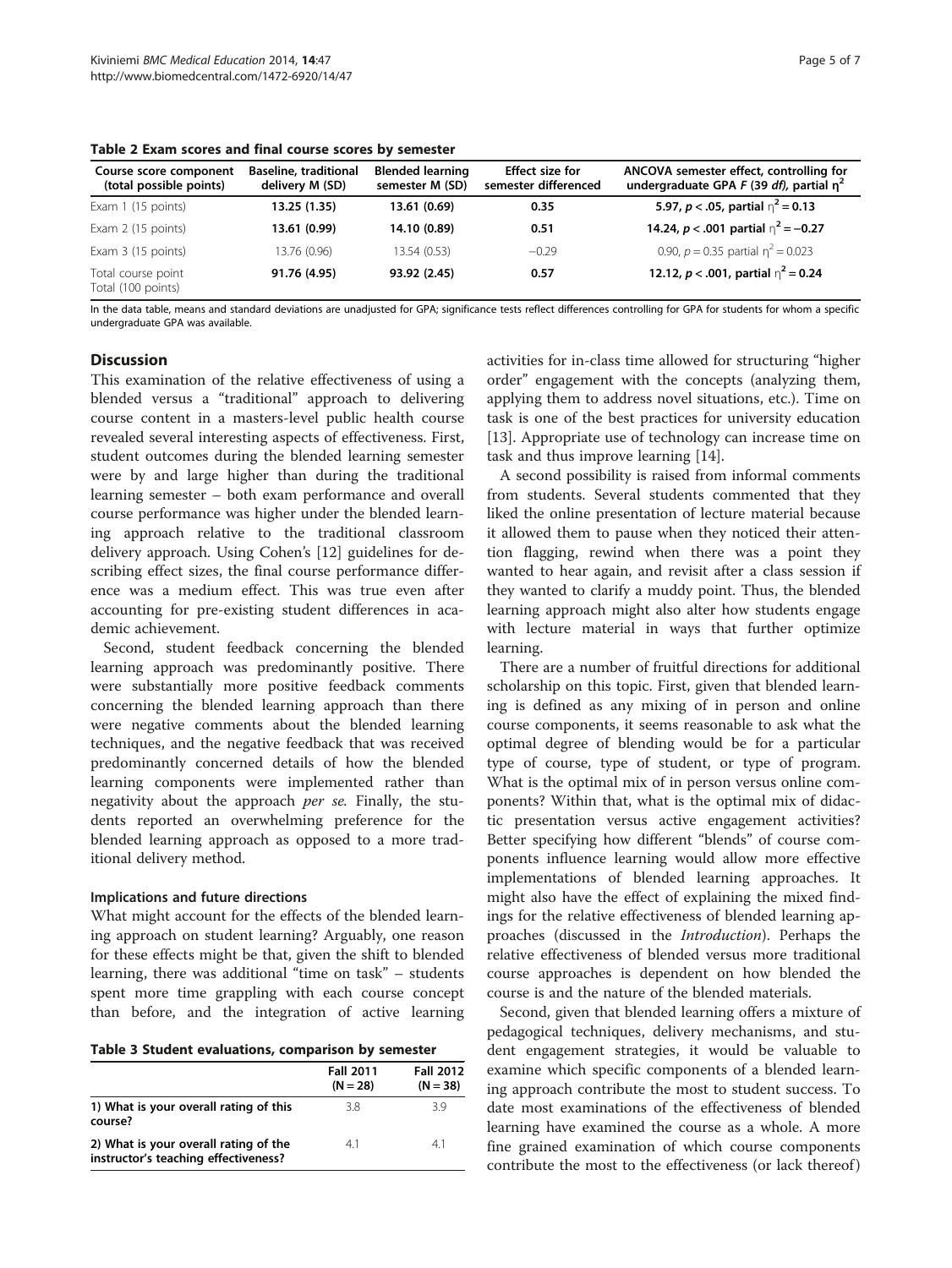<span id="page-5-0"></span>of a blended learning approach would both advance our understanding of how and why blended approaches impact student learning but would also provide more detailed guidance for implementing optimally effective blended learning courses.

#### Limitations

There are, of course, limitations to the work presented here that should be acknowledged when considering the findings and their implications. First, the study design was not truly experimental in that students were not randomly assigned to semester and, thus, to the blended versus traditional learning approach. While steps were taken to address this potential threat to internal validity (e.g., testing for equivalence on a number of demographic characteristics, controlling for prior academic achievement in analyses), it is important to acknowledge that other factors might account for at least a portion of the difference in learning outcomes across semesters.

Second, the outcome measures assessed student learning via course evaluation performance, but did not include assessment of the processes through which those differential learning outcomes occurred. Future research would be beneficial to examine, for example, whether the blended learning approach led to greater student engagement with readings and lecture materials, more time studying, differential learning strategies, or other possible process explanations for the difference in learning outcomes.

Third, it is important to note that the instructor was fully aware of and engaged in the change from the "traditional" learning approach to the blended course approach. This raises the possibility that unmeasured differences in instructional approach, instructor enthusiasm, or other factors might contribute to the differences in findings reported here. Although the consistency in student ratings of the instructor over the two semesters does somewhat address this concern, the possibility of unmeasured instructor effects cannot be ruled out. In addition, the minor changes to examinations (described in [Methods](#page-1-0) above) might have had some impact on performance, although even the largest possible effect that these exam change could have on performance would not account for the differences in results across the two semesters.

Finally, in terms of estimating the potential magnitude of the effect of the blended learning approach, it should be acknowledged that the comparison semester, although structured as a "traditional" learning course rather than a blended course, still involved a fair amount of active learning approaches in the classroom. Thus, the data presented here might underestimate the potential benefit of shifting from a truly "traditional" approach (i.e., one in which the vast majority of classroom time is used for faculty lecturing) to a blended course format.

#### **Conclusions**

Shifting presentation of course content from a traditional approach to a blended learning approach, while keeping the intellectual content and course evaluation consistent, lead to an increase in student learning as assessed by exam performance and overall course point totals. Moreover, student feedback about the approach was very positive and students overwhelmingly preferred the blended approach to a more traditional course structure. Well implemented blended learning approaches may have strong potential for improving student learning outcomes in health sciences courses.

#### Ethical approval

Ethical approval was waived (secondary data analysis of deidentified data) by the University at Buffalo Social and Behavioral Sciences Institutional Review Board, January 2013.

#### Competing interests

The author declares that he has no competing interests.

#### Authors' contributions

MTK had responsibility for all aspects of this paper.

#### Acknowledgements

The Department of Community Health and Health Behavior at the University at Buffalo provided financial support for creation of the blended learning/ hybrid course materials utilized in the work reported here. The Department had no role in the research reported nor in the writing of the manuscript.

#### Received: 23 October 2013 Accepted: 3 March 2014 Published: 11 March 2014

#### References

- 1. Graham CR, Woodfield W, Harrison JB: A framework for institutional adoption and implementation of blended learning in higher education. Internet High Educ, 18:4–14. in press.
- 2. Osquthorpe RT, Graham CR: Blended learning environments: definitions and directions. Q Rev Dist Educ 2003, 4(3):227–233.
- 3. Garrison DR, Vaughan ND: Blended Learning In Higher Education: Framework, Principles, and Guidelines. San Francisco, CA: Jossey-Bass; 2008.
- 4. Mazur E: Farewell, Lecture? Science 2009, 323:50–51.
- 5. Dowling C, Godfrey J, Gyles N: Do hybrid flexible delivery teaching methods improve accounting students' learning outcomes? Acc Educ 2003, 12(4):373–391.
- 6. Larson DK, Chung-Hsien S: Comparing student performance: online versus blended versus face-to-face. J Async Learn Network 2009, 13(1):31–42.
- 7. Anderson K, May FA: Does the method of instruction matter? An experimental examination of information literacy instruction in the online, blended, and face-to-face classrooms. J Acad Librarian 2010, 36(6):495–500.
- 8. Bains M, Reynolds PA, McDonald F, Sherriff M: Effectiveness and acceptability of face-to-face, blended and e-learning: a randomised trial of orthodontic undergraduates. Eur J Dent Educ 2011, 15(2):110-117.
- 9. Xu D, Jaggars SS: Online and hybrid course enrollment and performance in Washington State community and technical colleges. In vol. Working Paper No. 31. New York, NY: Community College Research Center, Columbia University; 2011.
- 10. Ross TK, Bell PD: "No Significant Difference" only on the surface. Int J Instr Technol Dist Learn 2007, 4:7.